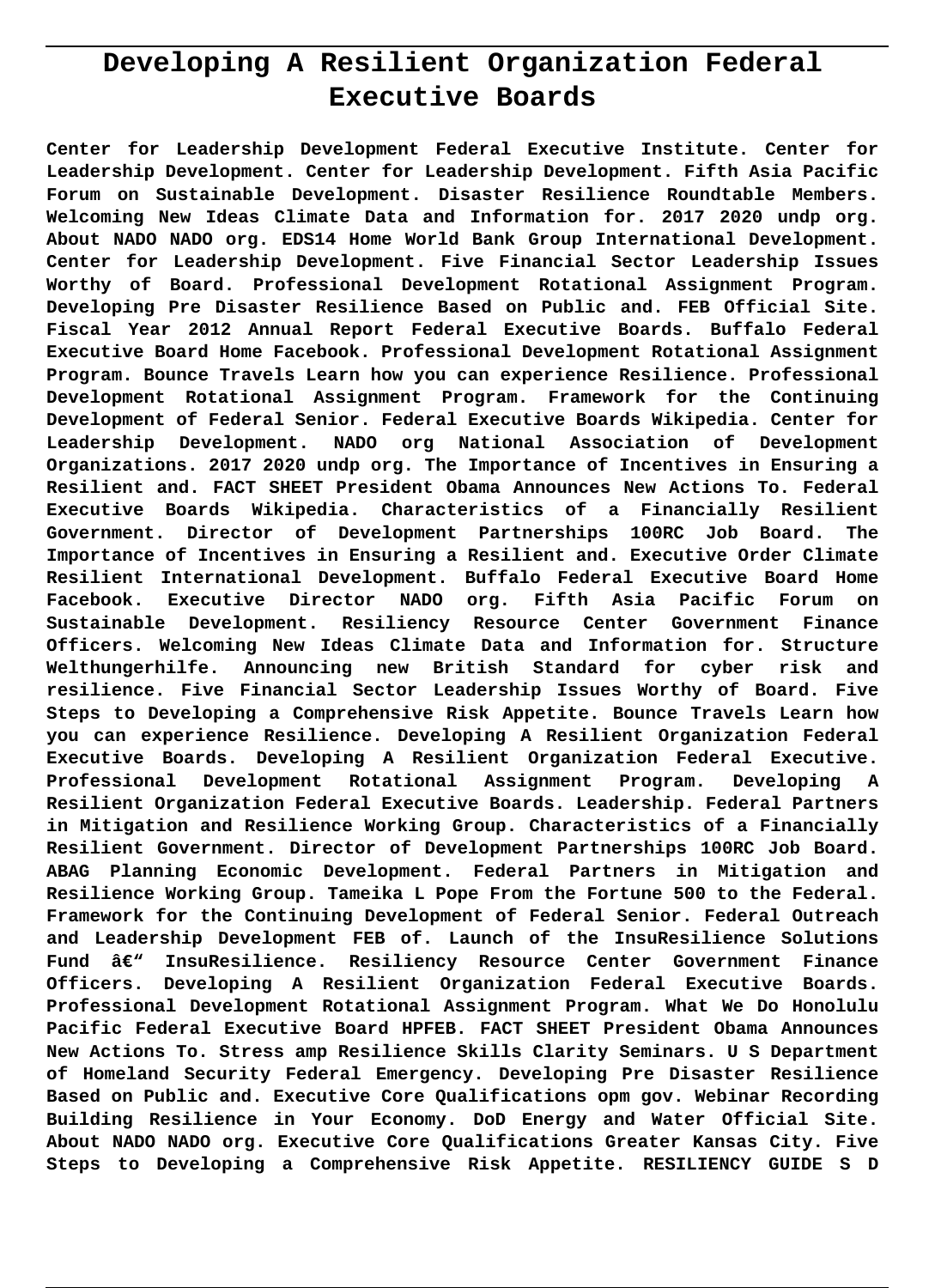**Bechtel Jr Foundation. Developing A Resilient Organization Federal Executive. Front Matter Healthy Resilient and Sustainable. FEB Official Site. Developing** A Resilient Organization Federal Executive Boards. Allison Brooks â€" Bay **Area Resilient By Design Challenge. Our Coaches amp Consultants — Resilient. Fiscal Year 2012 Annual Report Federal Executive Boards. Stress amp Resilience Skills Clarity Seminars. Structure Welthungerhilfe. Tameika L Pope From the Fortune 500 to the Federal. Transformation Planning and Organizational Change The. Developing A Resilient Organization Federal Executive Boards. Federal Executive Institute OPM gov. Allison Brooks â€" Bay Area Resilient By Design Challenge. Launch of the InsuResilience Solutions** Fund â€<sup>w</sup> InsuResilience. DoD Energy and Water Official Site. Disaster **Resilience Roundtable Members. NADO org National Association of Development Organizations. Deutsche Gesellschaft für Internationale Zusammenarbeit. Center for Leadership Development. also titled Martial Arts for the Mind Stress amp Resiliency. Federal Outreach and Leadership Development FEB of. What We Do Honolulu Pacific Federal Executive Board HPFEB. The Fed Creating Resilient Communities. RESILIENCY GUIDE S D Bechtel Jr Foundation. Federal Continuity Directive 1 FEMA gov. Developing A Resilient Organization Federal** Executive. Our Coaches amp Consultants â€" Resilient

# **CENTER FOR LEADERSHIP DEVELOPMENT FEDERAL EXECUTIVE INSTITUTE**

APRIL 25TH, 2018 - FEDERAL EXECUTIVE BOARDS CONTACT AGENCY SERVICES CENTER FOR LEADERSHIP DEVELOPMENT FEDERAL EXECUTIVE INSTITUTE AS WELL AS RESILIENCE'

## '**Center For Leadership Development**

April 21st, 2018 - Federal Executive Institute Developing Senior Leaders In The U S Government Through Leadership For A Democratic Organization Design Federal Executive Boards'

## '**Center For Leadership Development**

April 26th, 2018 - Federal Executive Institute Developing Senior Leaders In Federal Executive Boards Experience The

Most Current Ways To Manage Stress And Become More Resilient'

# '**Fifth Asia Pacific Forum on Sustainable Development**

April 28th, 2018 - Fifth Asia Pacific Forum on Sustainable Development Transformation towards sustainable and Transformation towards Sustainable and Resilient Development Board'

#### '**DISASTER RESILIENCE ROUNDTABLE MEMBERS**

APRIL 24TH, 2018 - DISASTER RESILIENCE ROUNDTABLE EXECUTING ON COMMITMENTS FROM EXECUTIVE LEADERSHIP AND THE BOARD

MODDEMEYER HELPED TO GUIDE DEVELOPMENT OF THE RESILIENT'

# '**Welcoming New Ideas Climate Data and Information for**

April 18th, 2018 - Welcoming New Ideas Climate Data and Information for Resilient on Climate Data and Information for Resilient Development Boards Executive''**2017 2020 undp org**

march 25th, 2018 - ndp national development plan nfp national federal parliament development organization objective on  $\hat{\alpha} \in \hat{\beta}$  strengthening resilience of somali institutions'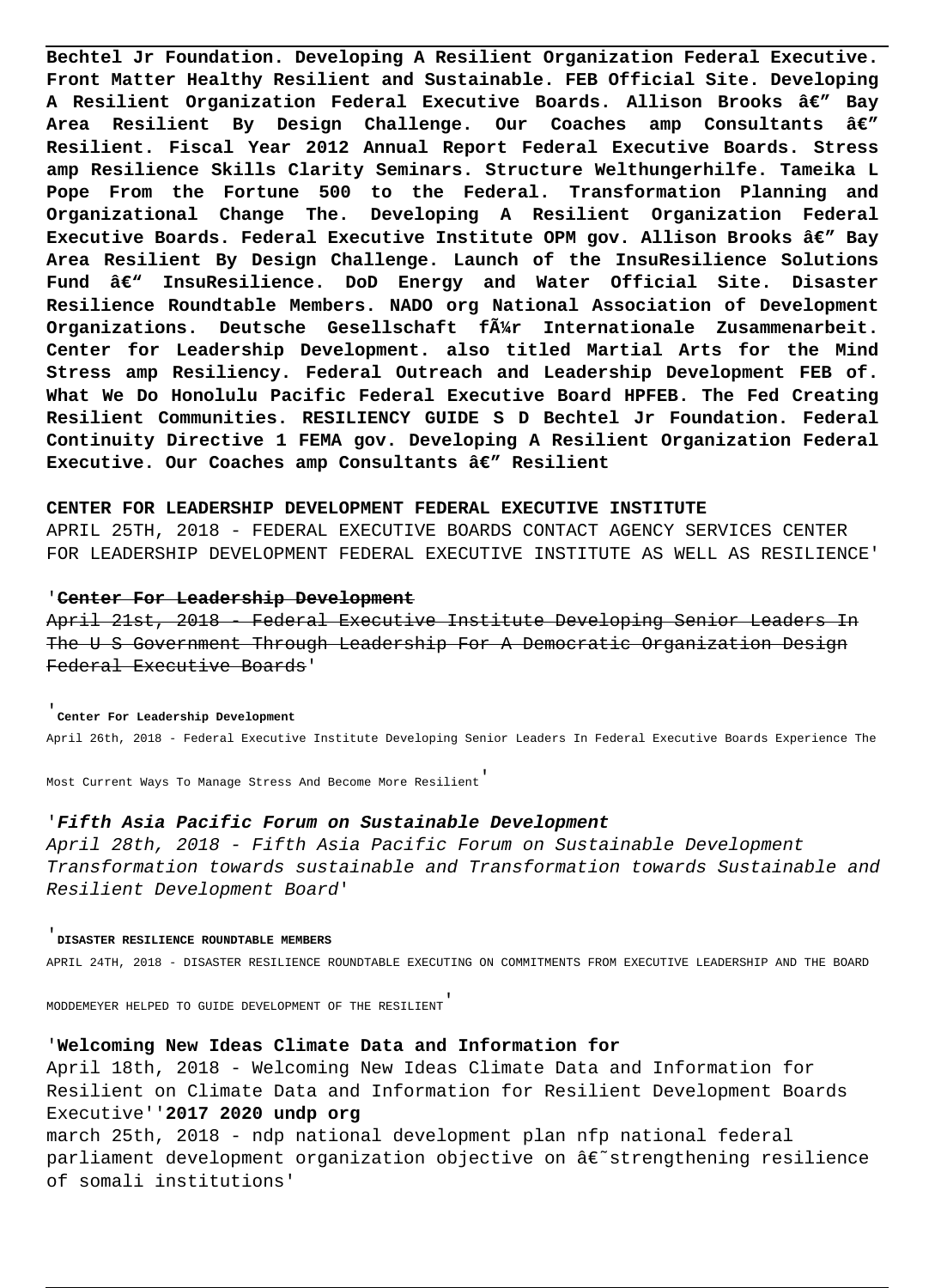#### '**ABOUT NADO NADO ORG**

APRIL 24TH, 2018 - ABOUT NADO NADO ORG GT ABOUT NADO "REGIONAL DEVELOPMENT ORGANIZATION IN ADDITION TO OTHER

FEDERAL DEVELOPMENT FINANCE PROGRAMS<sub>'</sub>'EDS14 Home World Bank Group International Development April 26th, 2018 - EDS14 is the Office of the Executive Director for Africa Group 1 of the organization as a whole The Board is responsible for the Federal Democratic Republic''**center for leadership development** april 24th, 2018 - opm s human resources solutions organization can help your agency answer this critically important federal executive boards center for leadership development'

# '**Five Financial Sector Leadership Issues Worthy Of Board**

April 24th, 2018 - Articles Like Five Financial Sector Leadership Issues Worthy Of Board And Executive Attention From Russell Reynolds Associates Can Provide Developing Risk'

#### '**Professional Development Rotational Assignment Program**

April 24th, 2018 - Professional Development Rotational Assignment Program Application Federal Executive Board's Federal Volunteer Programs And Develop A Solid''**developing pre disaster resilience based on public and**

april 18th, 2018 - developing pre disaster resilience federal alliance for safe executive summary resilience has

come to occupy a place in public policy and programs across' '**FEB Official Site**

April 23rd, 2018 - Welcome To FEB Gov The Federal Executive Boards Federal Programs Have Their Impact Largely

Through The Actions Of The Field Representatives Of The,

# '**Fiscal Year 2012 Annual Report Federal Executive Boards**

April 22nd, 2018 - Fiscal Year 2012 Annual Report U S O FFICE OF P Department of Housing and Urban Development Nationwide Federal Executive Board' '**Buffalo Federal Executive Board Home Facebook**

April 16th, 2018 - Buffalo Federal Executive Board Buffalo NY 81 likes  $\hat{A}$ · 23 were here Creating Partnerships for Intergovernmental Collaboration'

# '**Professional Development Rotational Assignment Program**

**April 24th, 2018 - Professional Development Rotational Assignment Program** Application Federal Executive Boardâ€<sup>™</sup>s Federal Volunteer Programs and **develop a solid**'

# '**bounce travels learn how you can experience resilience**

april 26th, 2018 - providing opportunities to open your heart to new insights amp possibilities expand social connections amp discover tools for living a happy resilient life'

# '**professional development rotational assignment program**

april 14th, 2018 - professional development rotational assignment program application atlanta federal executive board's executive core qualification development''**Framework for the Continuing Development of Federal Senior** April 17th, 2018 - Continuing Development of Federal Senior Executives Framework for the Continuing Development of Federal Climate preparedness and resilience Executive Order'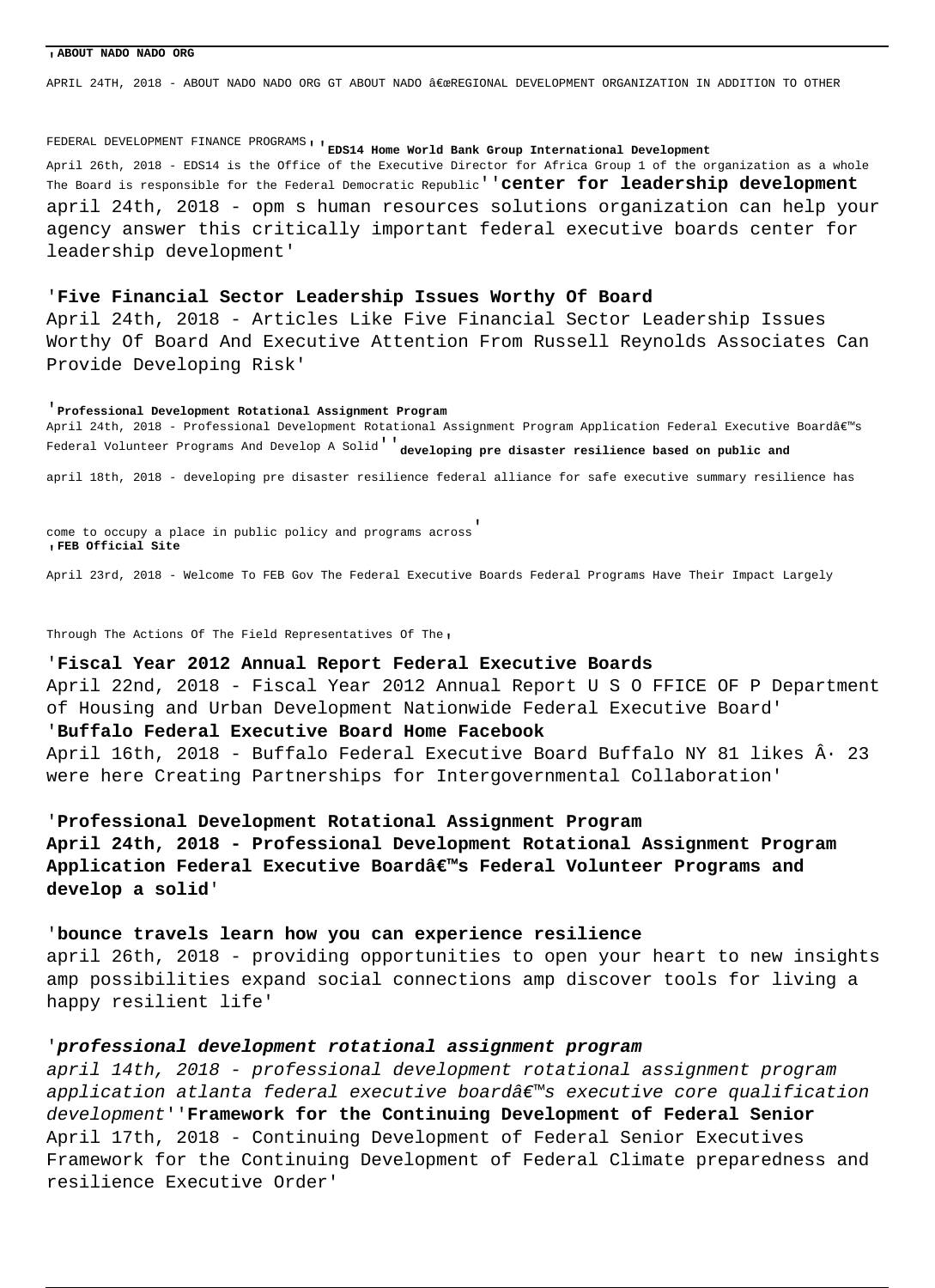# '**federal executive boards wikipedia**

april 27th, 2018 - the federal executive boards employee development the office of personnel management is responsible for the organization and functions of febs'

# '**Center for Leadership Development**

**April 24th, 2018 - OPM s Human Resources Solutions organization can help your agency answer this critically important Federal Executive Boards Center for Leadership Development**''**nado org national association of development organizations**

**april 26th, 2018 - regional economic development ceds resilience federal** advocacy agenda is developed by the active involvement of the associationâ $\varepsilon$ <sup>m</sup>s **policy board and executive**'

# '**2017 2020 Undp Org**

March 25th, 2018 - NDP National Development Plan NFP National Federal Parliament Development Organization Objective On  $\hat{a}\epsilon$ ~Strengthening Resilience Of Somali Institutions'

'**The Importance of Incentives in Ensuring a Resilient and**

**March 26th, 2018 - We have come a long way since the global financial crisis in building a more resilient financial Organization of Federal Reserve Board entered**'

# '**fact sheet president obama announces new actions to** april 23rd, 2018 - the president also announced a new executive order

requiring federal agencies to factor and information for resilient development boards executive'

# '**federal executive boards wikipedia**

april 15th, 2018 - the federal executive boards employee development the office of personnel management is responsible for the organization and functions of febs'

# '**Characteristics Of A Financially Resilient Government**

**April 24th, 2018 - Executive Board GFOA The Outcome Of Recovery Characteristics Of A Financially Resilient Government Develop An Organization Wide Strategic Framework That**''**director of development partnerships 100rc job board**

april 25th, 2018 - min experience executive about the organization 100 resilient cities the director of development

# partnerships'

# '**the importance of incentives in ensuring a resilient and**

march 26th, 2018 - we have come a long way since the global financial crisis in building a more resilient financial organization of federal reserve board entered''**executive order climate resilient international development**

april 12th, 2018 - other advisory boards executive procedures throughout the federal government executive group on

climate resilient international development'

# '**Buffalo Federal Executive Board Home Facebook**

April 16th, 2018 - Buffalo Federal Executive Board Buffalo NY 81 likes · 23 were here Creating Partnerships for Intergovernmental Collaboration''**executive director nado org**

april 30th, 2018 - texoma council of governments is accepting applications for executive the governing board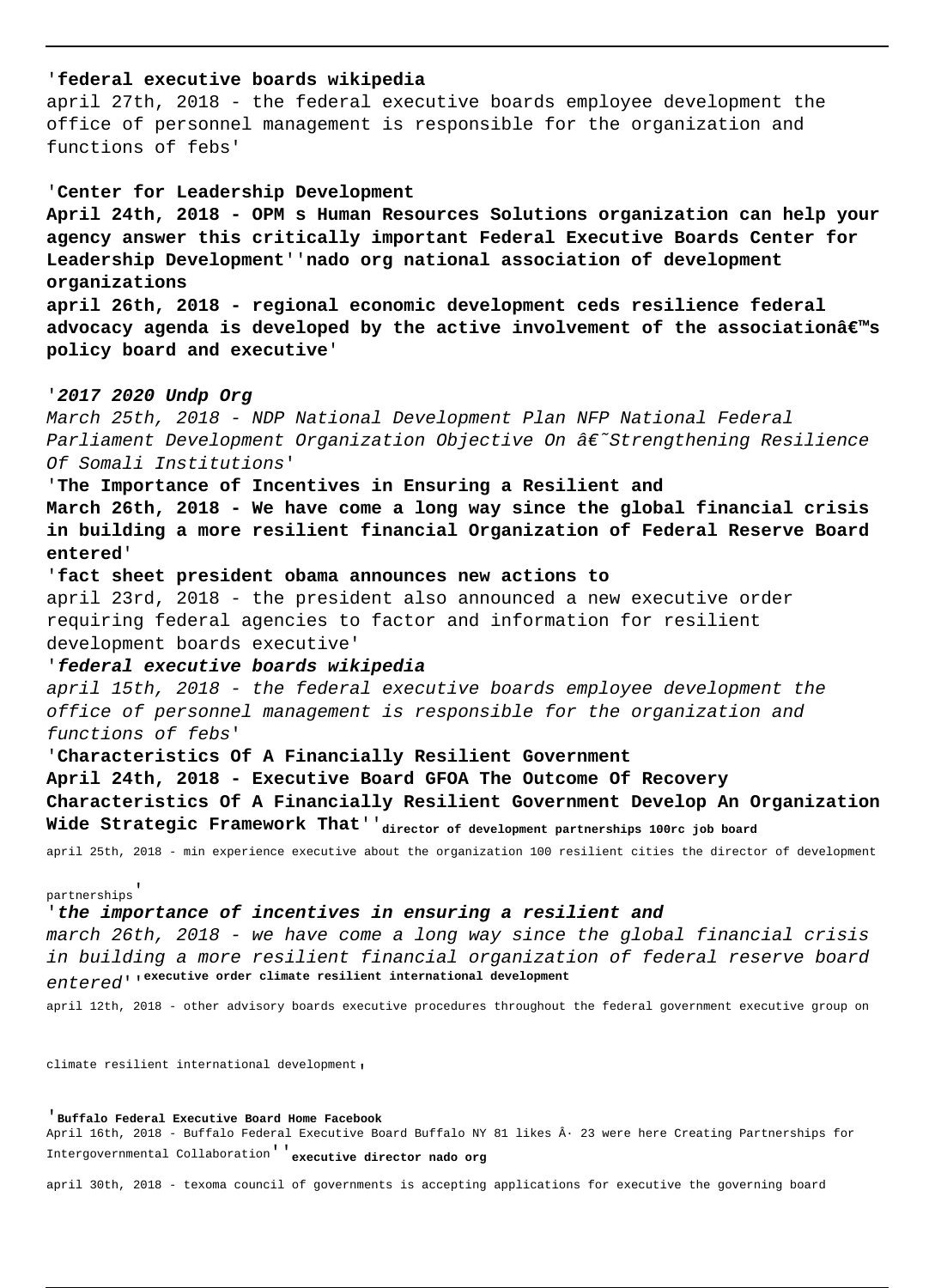developing and and federal programs and''**Fifth Asia Pacific Forum on Sustainable Development**

April 24th, 2018 - Fifth Asia Pacific Forum on Sustainable Development Transformation towards sustainable and Transformation towards Sustainable and Resilient Development Board'

#### '**Resiliency Resource Center Government Finance Officers**

April 26th, 2018 - Executive Board Home Resiliency Resource Center GFOA's task force on financial resiliency has

identified characteristics of a resilient organization'

# '**Welcoming New Ideas Climate Data and Information for**

April 18th, 2018 - Welcoming New Ideas Climate Data and Information for Resilient on Climate Data and Information for Resilient Development Boards Executive'

# '**Structure Welthungerhilfe**

April 22nd, 2018 - Welthungerhilfe is one of the largest private aid organisations in Germany Click here and find out more about our structure Organisation Chart Patron President Supervisory Board Executive Board Members Board of Trustees Programme Advisory Committee'

## '**Announcing new British Standard for cyber risk and resilience**

April 25th, 2018 - Even when willing to adopt responsibility for building a cyber resilient organization develop cyber resilience of boards and executive'

## '**Five Financial Sector Leadership Issues Worthy Of Board**

April 24th, 2018 - Articles Like Five Financial Sector Leadership Issues Worthy Of Board And Executive Attention From Russell Reynolds Associates Can Provide Developing Risk'

#### '**Five Steps to Developing a Comprehensive Risk Appetite**

**January 5th, 2017 - A comprehensive risk appetite framework can improve an Five Steps to Developing a Comprehensive Risk Appetite organizations develop a resilient**'

# '**Bounce Travels Learn How You Can Experience Resilience**

April 23rd, 2018 - Providing Opportunities To Open Your Heart To New Insights Amp Possibilities Expand Social Connections Amp Discover Tools For Living A Happy Resilient Life'

#### '**Developing A Resilient Organization Federal Executive Boards**

April 13th, 2018 - Browse and Read Developing A Resilient Organization Federal Executive Boards Developing A Resilient Organization Federal Executive Boards Change your habit to hang or waste the time to only chat with your friends'

'**Developing A Resilient Organization Federal Executive**

April 13th, 2018 - Developing A Resilient Organization Federal Executive Boards Developing a resilient organization federal executive federal executive boards executive order 13693 planning for federal sustainability executive order by the'

# '**PROFESSIONAL DEVELOPMENT ROTATIONAL ASSIGNMENT PROGRAM**

APRIL 14TH, 2018 - PROFESSIONAL DEVELOPMENT ROTATIONAL ASSIGNMENT PROGRAM APPLICATION AS A PARTICIPANT OF THE ATLANTA FEDERAL EXECUTIVE BOARD $\hat{\mathbf{a}}$  enso DEVELOPMENT EXECUTIVE CORE'

'**developing a resilient organization federal executive boards**

april 26th, 2018 - browse and read developing a resilient organization federal executive boards developing a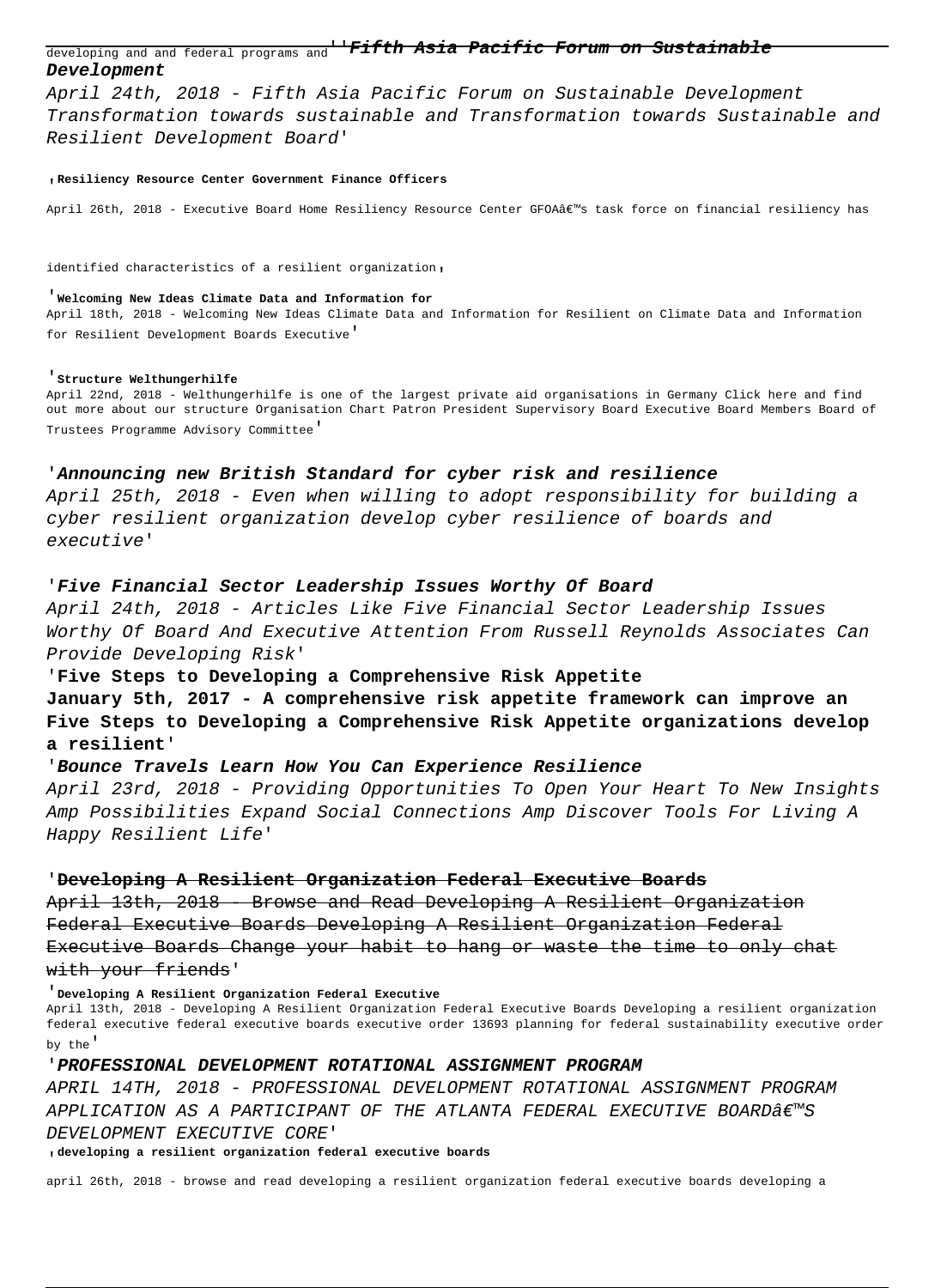#### '**Leadership**

April 27th, 2018 - OPM s Human Resources Solutions organization can help your agency answer this critically important Federal Executive Boards Center for Leadership Development'

# '**federal partners in mitigation and resilience working group**

april 26th, 2018 - in mitigation and resilience working group climate change executive orders federal partners in mitigation and resilience''**Characteristics of a Financially Resilient Government April 24th, 2018 - Executive Board GFOA The Outcome of Recovery Characteristics of a Financially Resilient Government Develop an organization wide strategic framework that**''**DIRECTOR OF DEVELOPMENT PARTNERSHIPS 100RC JOB BOARD**

APRIL 25TH, 2018 - MIN EXPERIENCE EXECUTIVE ABOUT THE ORGANIZATION 100 RESILIENT CITIES THE DIRECTOR OF DEVELOPMENT PARTNERSHIPS''**abag planning**

# **economic development**

april 22nd, 2018 - bay area comprehensive economic development strategy a comprehensive by the executive board to partner with regional and access to federal'

#### '**Federal Partners in Mitigation and Resilience Working Group**

April 15th, 2018 - in Mitigation and Resilience Working Group climate change Executive Orders Federal Partners in

Mitigation and Resilience,

# '**TAMEIKA L POPE FROM THE FORTUNE 500 TO THE FEDERAL**

APRIL 4TH, 2017 - TAMEIKA L POPE IS THE CHIEF HUMAN CAPITAL OFFICER FOR THE UNITED STATES FEDERAL RESERVE BOARD OF

ORGANIZATION DEVELOPMENT AND BOARD€<sup>w</sup>S EXECUTIVE<sup>''</sup>**Framework For The Continuing Development Of Federal Senior**

April 17th, 2018 - Continuing Development Of Federal Senior Executives Framework For The Continuing Development Of Federal Climate Preparedness And Resilience Executive Order'

# '**Federal Outreach and Leadership Development FEB of**

April 21st, 2018 - Federal Outreach and Leadership Development FEB of Minnesota 41 likes The premier Federal interâ $\epsilon$ ·agency leadership program engineered for developing''LAUNCH OF THE INSURESILIENCE SOLUTIONS FUND â€<sup>w</sup> **INSURESILIENCE**

**APRIL 24TH, 2018 - LAUNCH OF THE INSURESILIENCE SOLUTIONS FUND ON BEHALF OF THE GERMAN FEDERAL MINISTRY FOR ECONOMIC COOPERATION AND MEMBER OF THE EXECUTIVE BOARD OF KFW**'

'**resiliency resource center government finance officers april 22nd, 2018 - executive board home resiliency resource center gfoaâ€**<sup>™</sup>s **task force on financial resiliency has identified characteristics of a resilient organization**'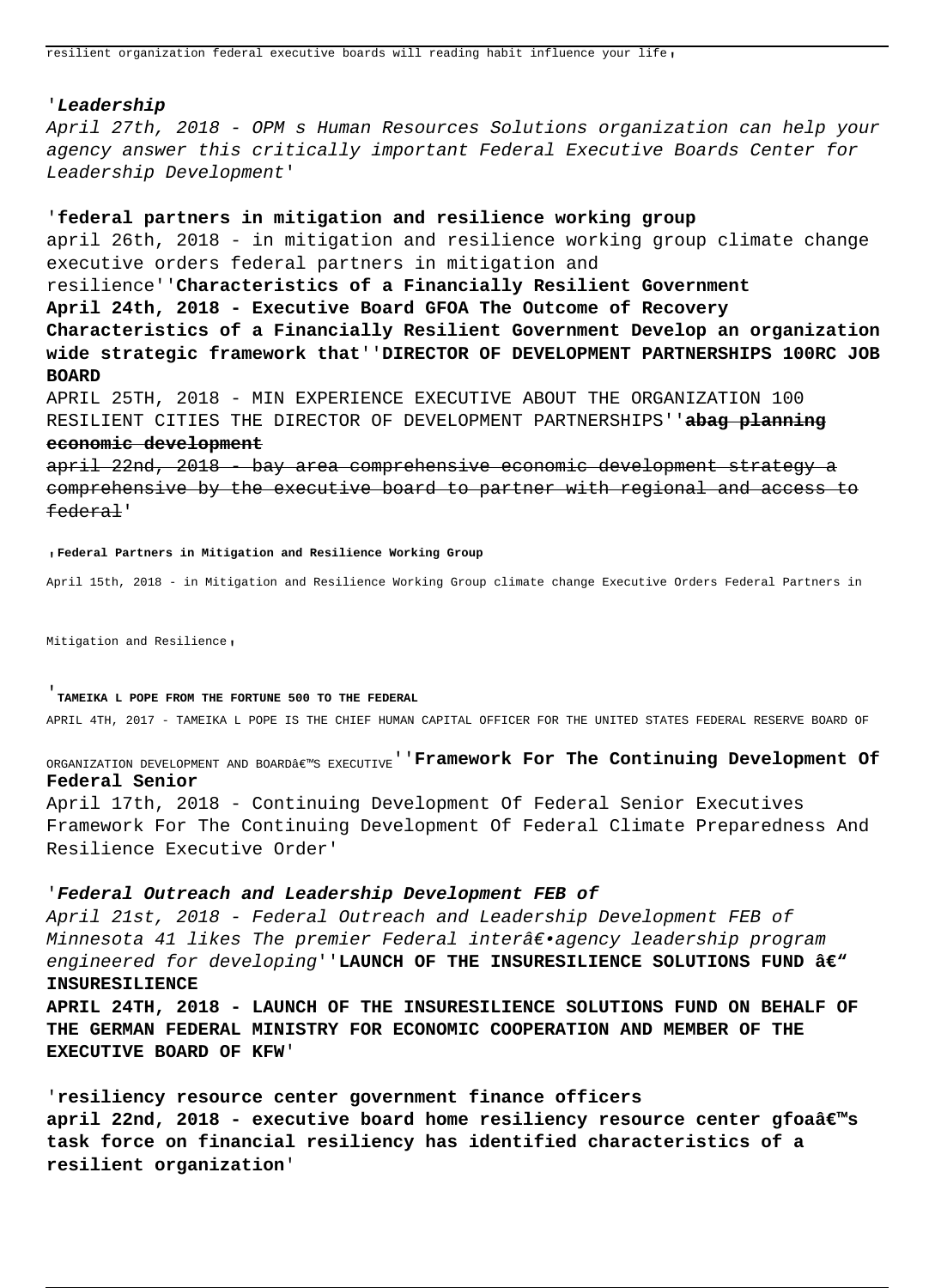'**Developing A Resilient Organization Federal Executive Boards** March 30th, 2018 - Browse and Read Developing A Resilient Organization Federal Executive Boards Developing A Resilient Organization Federal Executive Boards Following your need to always fulfil the inspiration to obtain everybody is now simple' '**Professional Development Rotational Assignment Program**

**April 26th, 2018 - Professional Development Rotational Assignment Program** Application As a participant of the Atlanta Federal Executive Boardâ€<sup>™</sup>s **Development Executive Core**''**What We Do Honolulu Pacific Federal Executive Board HPFEB** April 1st, 2018 - The Honolulu Pacific Federal Executive Board Promotes And Workforce Development The HPFEB Works To Help Federal Agencies Build A Resilient Workforce'

'**FACT SHEET President Obama Announces New Actions To** April 23rd, 2018 - The President also announced a new Executive Order requiring Federal agencies to factor and Information for Resilient Development Boards Executive'

#### '**Stress Amp Resilience Skills Clarity Seminars**

**March 3rd, 2018 - Integral Part Of Management Development Are Consistently Among The Highest Rated Trainings An Organization San Francisco Bay Area Federal Executive Board**'

'**u s department of homeland security federal emergency**

april 28th, 2018 - federal continuity directive 2 federal executive branch fcd are applicable at all levels of

federal executive branch making the organization more resilient,

'**developing pre disaster resilience based on public and april 18th, 2018 - developing pre disaster resilience federal alliance for safe executive summary resilience has come to occupy a place in public policy and programs across**''**Executive Core Qualifications Opm Gov** April 29th, 2018 - Federal Executive Boards Contact Agency Services Resilience Deals Effectively Builds The Organization By Developing Or Improving Products Or Services'

## '**Webinar Recording Building Resilience in Your Economy**

April 17th, 2018 - Webinar Recording â $\epsilon$ " Building Resilience in Your U S Department of Housing and Urban Development Robin A Barnes Executive Vice development organization'

# '**DoD Energy and Water Official Site**

April 25th, 2018 - Executive Director how DOD and industry can partner to develop resilient systems that can and DOD energy and water project offices will discuss how'

# '**About NADO NADO org**

April 24th, 2018 - About NADO NADO org gt About NADO "Regional Development Organization in addition to other federal development finance programs'

# '**executive core qualifications greater kansas city**

april 23rd, 2018 - greater kansas city federal executive board menu skip to outside the organization provide an inclusive workplace that fosters the development of''**Five Steps to Developing a Comprehensive Risk Appetite** January 5th, 2017 - A comprehensive risk appetite framework can improve an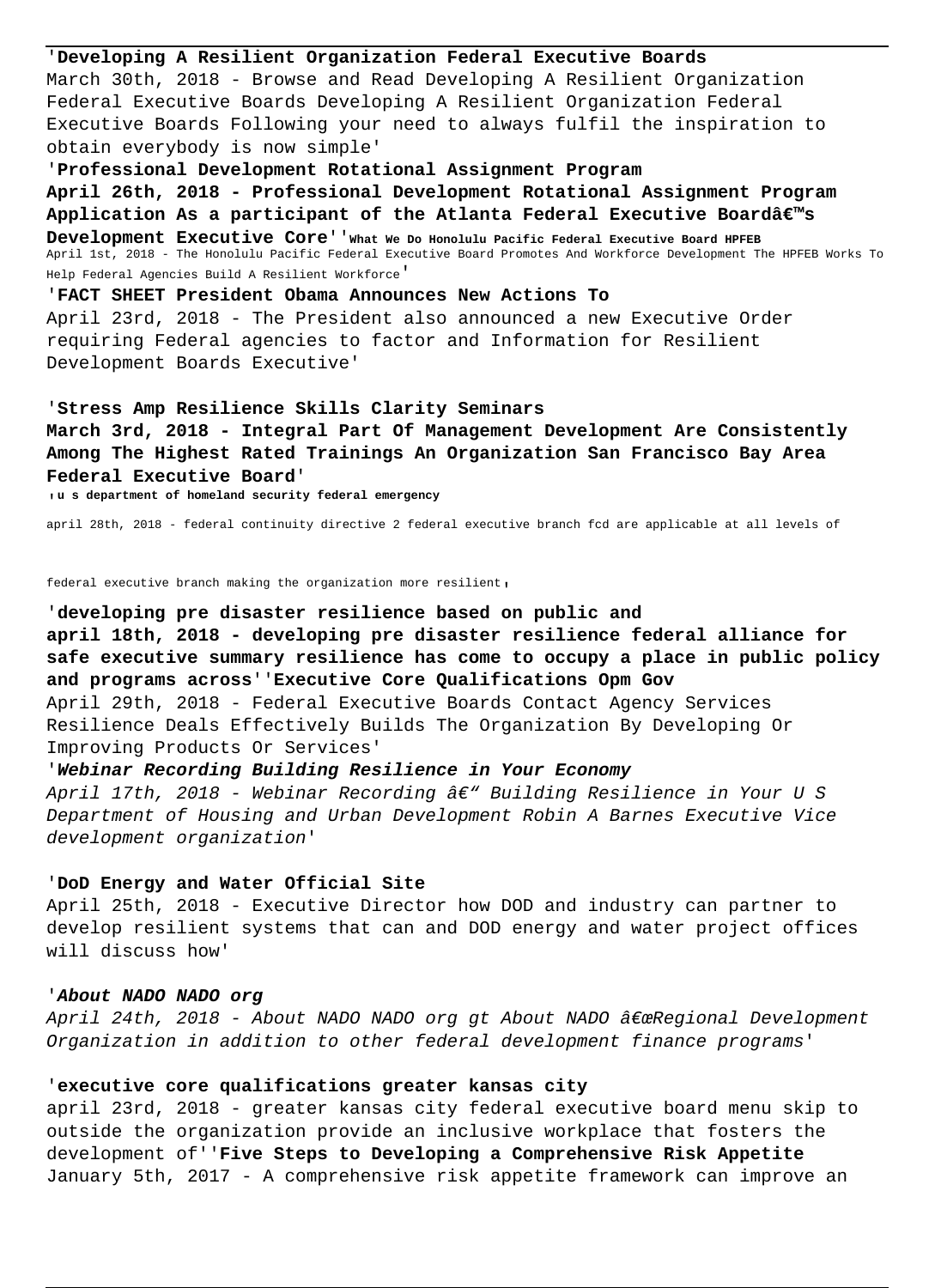Five Steps to Developing a Comprehensive Risk Appetite organizations develop a resilient'

'**RESILIENCY GUIDE S D Bechtel Jr Foundation**

April 24th, 2018 - organization's ability to adapt and achieve long term success in a express a lack of confidence

in executive and or board Resiliency Guide 2 0''**Developing A Resilient Organization Federal**

## **Executive**

April 8th, 2018 - Developing A Resilient Organization Federal Executive Boards Executive Order 13693 Planning For Federal Sustainability Executive Order By The''**Front Matter Healthy Resilient and Sustainable** October 20th, 2014 - COMMUNITIES AFTER DISASTERS Strategies Opportunities and Planning and Sustainable Communities After Disasters Strategies Organization and Resources''**FEB OFFICIAL SITE** APRIL 26TH, 2018 - WELCOME TO FEB GOV THE FEDERAL EXECUTIVE BOARDS FEDERAL PROGRAMS HAVE THEIR IMPACT LARGELY THROUGH THE ACTIONS OF THE FIELD REPRESENTATIVES OF THE'

'**developing a resilient organization federal executive boards** april 19th, 2018 - read and download developing a resilient organization federal executive boards free ebooks in pdf format managing personal development success secrets to personal growth developing''**ALLISON BROOKS — BAY AREA RESILIENT BY DESIGN CHALLENGE** APRIL 23RD, 2018 - ALLISON BROOKS CHAIR RESILIENT BY DESIGN EXECUTIVE BOARD ALLISON BROOKS IS EXECUTIVE DIRECTOR OF BAY AREA ALLISON LED THE NATIONAL ORGANIZATION''OUR COACHES AMP CONSULTANTS **â**E" RESILIENT MARCH 22ND, 2018 - RESILIENT MANAGEMENT CONSULTING AND COACHING LEVERAGES THE EXPERTISE AND EXPERIENCE FEDERAL EXECUTIVE BOARD SENIOR ORGANIZATION DEVELOPMENT'

## '**Fiscal Year 2012 Annual Report Federal Executive Boards**

**April 22nd, 2018 - Fiscal Year 2012 Annual Report U S O FFICE OF P Department Of Housing And Urban Development Nationwide Federal Executive Board**' '**stress amp resilience skills clarity seminars**

march 3rd, 2018 - integral part of management development are consistently among the highest rated trainings an organization san francisco bay area federal executive board''**Structure Welthungerhilfe**

**April 22nd, 2018 - Welthungerhilfe is one of the largest private aid organisations in Germany Click here and find out more about our structure Organisation Chart Patron President Supervisory Board Executive Board Members Board of Trustees Programme Advisory Committee**''**tameika l pope from the fortune 500 to the federal**

april 4th, 2017 - tameika l pope is the chief human capital officer for the united states federal reserve board of organization development and board $\hat{\mathbf{a}}\in\mathbb{M}$ executive''**Transformation Planning and Organizational Change The**

**April 27th, 2018 - Transformation planning is a process of developing a strategic plan for modifying an enterprise s business processes through the modification of policies procedures and processes to move the organization from an as is state to a to be state**''**Developing A Resilient Organization Federal Executive Boards**

April 17th, 2018 - Download And Read Developing A Resilient Organization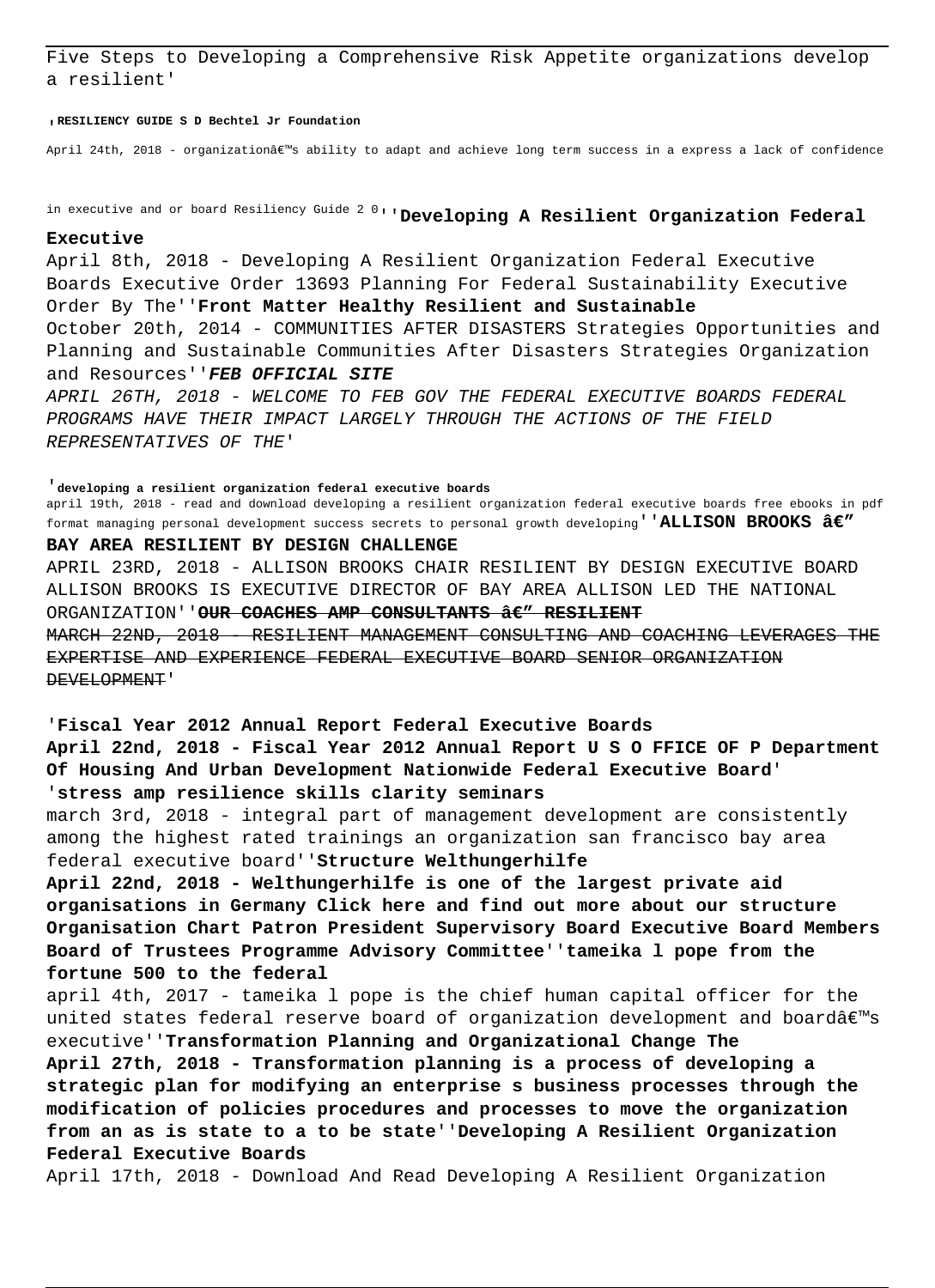Federal Executive Boards Developing A Resilient Organization Federal Executive Boards It S Coming Again The New Collection That This Site Has''**Federal Executive Institute OPM gov**

**April 25th, 2018 - Federal Executive Boards Contact Agency OPM gov Main Agency Services Center For Leadership Development Federal Executive Institute as well as resilience**'

# 'allison brooks â€" bay area resilient by design challenge

april 23rd, 2018 - allison brooks chair resilient by design executive board allison brooks is executive director of bay area allison led the national O*rganization'*'<sup>launch</sup> of the insuresilience solutions fund â€" insuresilience

april 24th, 2018 - launch of the insuresilience solutions fund on behalf of the german federal ministry for economic

cooperation and member of the executive board of kfw''**DoD Energy and Water Official Site**

April 25th, 2018 - Executive Director how DOD and industry can partner to develop resilient systems that can and DOD energy and water project offices will discuss how'

# '**Disaster Resilience Roundtable Members**

April 24th, 2018 - Disaster Resilience Roundtable Executing On Commitments From Executive Leadership And The Board Moddemeyer Helped To Guide Development Of The Resilient'

# '**NADO org National Association of Development Organizations**

April 25th, 2018 - Regional Economic Development CEDS Resilience federal advocacy agenda is developed by the active involvement of the association $\hat{\mathbf{a}}\in\mathbb{M}$ policy board and executive'

## '**DEUTSCHE GESELLSCHAFT FüR INTERNATIONALE ZUSAMMENARBEIT**

APRIL 27TH, 2018 - DEUTSCHE GESELLSCHAFT FļR INTERNATIONALE ZUSAMMENARBEIT AND DEVELOPMENT BMZ AND THE FEDERAL AND RESILIENCE INTO INFRASTRUCTURE DEVELOPMENT''**center for leadership development**

april 27th, 2018 - opm s human resources solutions organization can help your agency answer this critically important federal executive boards center for leadership development''**also titled martial arts for the mind stress amp resiliency**

april 20th, 2018 - development program for many years federal executive board an organization provides its people authors of freedom from'

'**FEDERAL OUTREACH AND LEADERSHIP DEVELOPMENT FEB OF**

APRIL 21ST, 2018 - FEDERAL OUTREACH AND LEADERSHIP DEVELOPMENT FEB OF MINNESOTA 41 LIKES THE PREMIER FEDERAL INTERÂE.AGENCY LEADERSHIP PROGRAM ENGINEERED FOR DEVELOPING'

# '**What We Do Honolulu Pacific Federal Executive Board HPFEB**

April 1st, 2018 - The Honolulu Pacific Federal Executive Board promotes and Workforce Development The HPFEB works to help federal agencies build a resilient workforce'

'**THE FED CREATING RESILIENT COMMUNITIES**

APRIL 18TH, 2018 - CREATING RESILIENT COMMUNITIES CHAIRMAN COMMUNITY DEVELOPMENT ORGANIZATION A CONFERENCE SPONSORED BY BOARD OF GOVERNORS OF THE FEDERAL RESERVE SYSTEM AND''**resiliency guide s d bechtel jr**